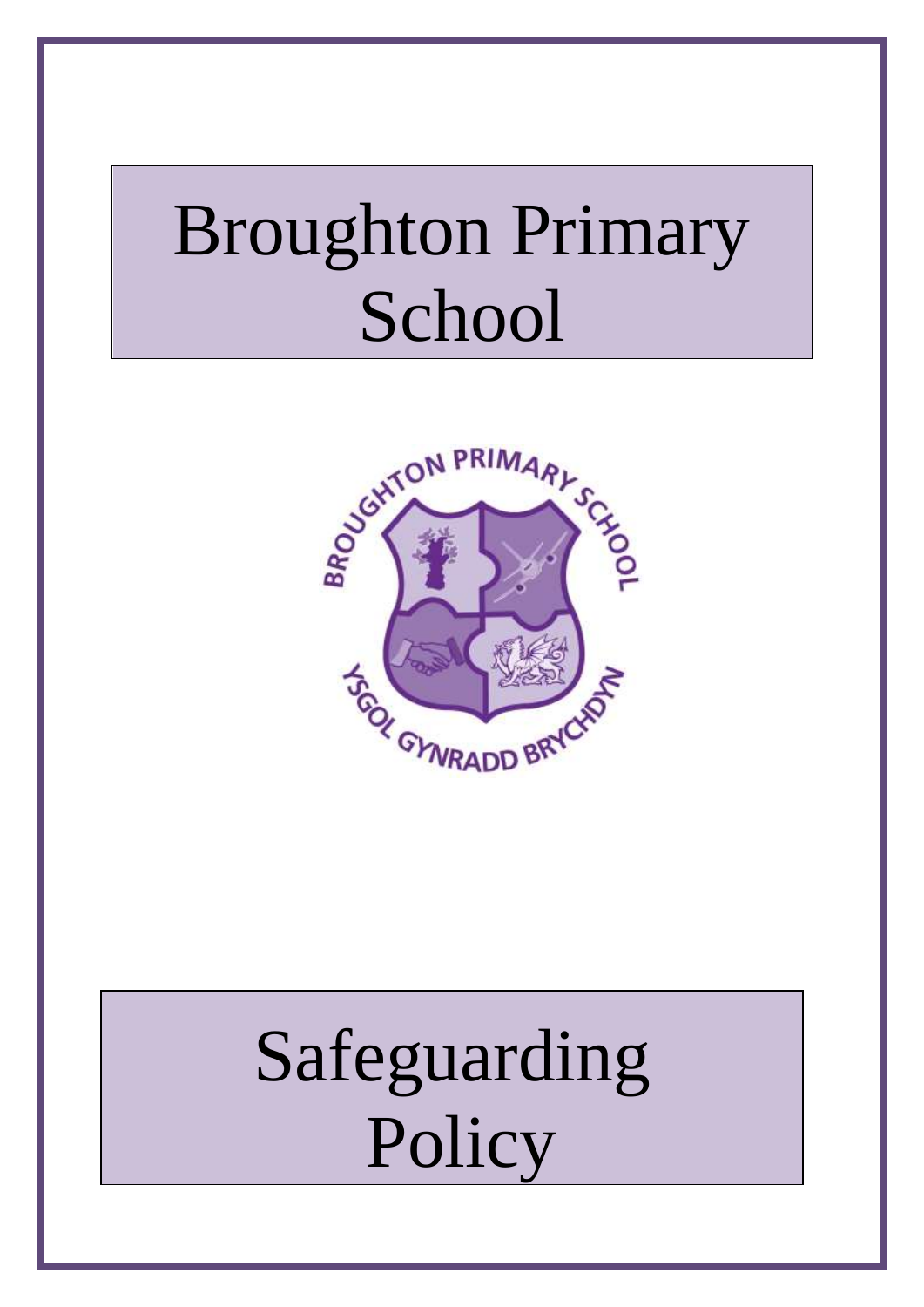# SAFEGUARDING POLICY

In Safeguarding Children: Working together under the Children Act 2004, safeguarding is defined as;

- protecting children from abuse and neglect;
- preventing impairment of their health or development; and
- ensuring that they receive safe and effective care; .so as to enable them to have the optimum life chance.

Safeguarding outcomes for learners means;

- Learners feel safe; and
- Learners are safe:

The Governors and staff of our school fully recognise the contribution it makes to safeguarding children. We recognise that all staff, including volunteers, has a full and active part to play in protecting our pupils from all kinds of harm, and that we must take reasonable steps to ensure that our pupils feel safe and are safe while in school. Safeguarding is not just about protecting learners from deliberate harm, it includes the following; the health and safety of the learner, bullying, racist abuse, harassment and discrimination, use of physical intervention, meeting the needs of learners with medical conditions; provision of first aid, drug and substance misuse, educational visits, internet safety and security.

Broughton School has a wide range of measures that are in place to ensure all those in our school community feel, and are, safe.

# First Aid

In school there are always trained members of staff who volunteer to oversee first aid.

There are a number of first aid kits situated around school. When a child is poorly, or has suffered an accident in school or on the playground there is a protocol for staff to follow:

- A trained first aider is consulted
- The incident is logged in the accident book
- For any pupil receiving treatment by the first aider a note is issued and if necessary a parent/carer is contacted.
- If there is any concern regarding a pupil, a parent/carer is contacted.

In the case of a pupil needing medication during the day parents are welcome to come into school to administer correct dosages or sign a consent form for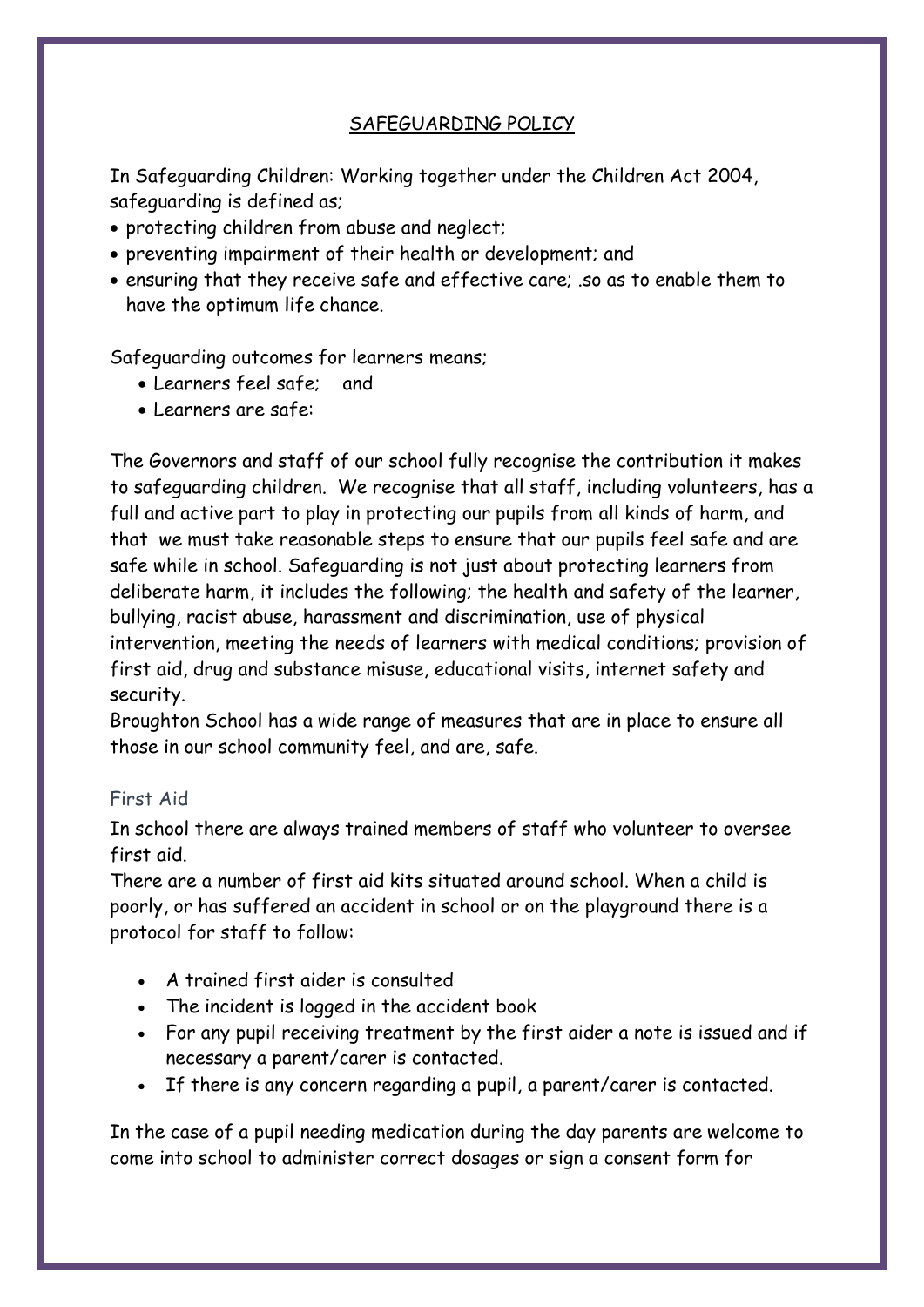Headteacher/ Deputy Headteacher to administer. For the majority of medicines a dose before and after school is usually adequate.

For injuries of an intimate nature staff are asked to deal with a child with utmost sensitivity and always to seek guidance from the Headteacher or Deputy. In almost all situations the parents will be asked to come into school immediately so that they are part of the decision making process for such matters.

# Site security

Broughton Primary provides a secure site, which is controlled by management directives, but the site is only as secure as the people who use it. Therefore all people on the site have to adhere to the rules, which govern it.

Therefore:

Doors should be closed and locked to prevent intrusion but to facilitate smooth exits.

Visitors, volunteers and students must only enter through the main entrance and after signing in at the main reception desk.

Children will only be allowed home with adults with parental responsibility or confirmed permission.

Children should never be allowed to leave school alone during school hours, and if collected by an adult, signed out.

Should a child leave the school premises without permission then staff have been informed never to chase after a child, but rather to report immediately to the Headteacher. Parents and police will be informed of the circumstances.

# Attendance

Excellent attendance is expected of all children, but when children are unwell parents are asked to confirm absence by telephone the same day. If on a second day there is no notification of absence, school will try to make contact with home to ascertain a child's whereabouts.

The school works closely with the Inclusion Welfare Officer whenever a child's attendance and punctuality causes concern. Attendance rates are reported each term to the LA and annually to all parents. Positive measures are in place to encourage children to attend regularly. Certificates and rewards are presented at the end of each year identifying 100% attendance.

# The Health and Safety Policy

The school has a health and safety policy, which is monitored annually by the relevant committee of the school governors.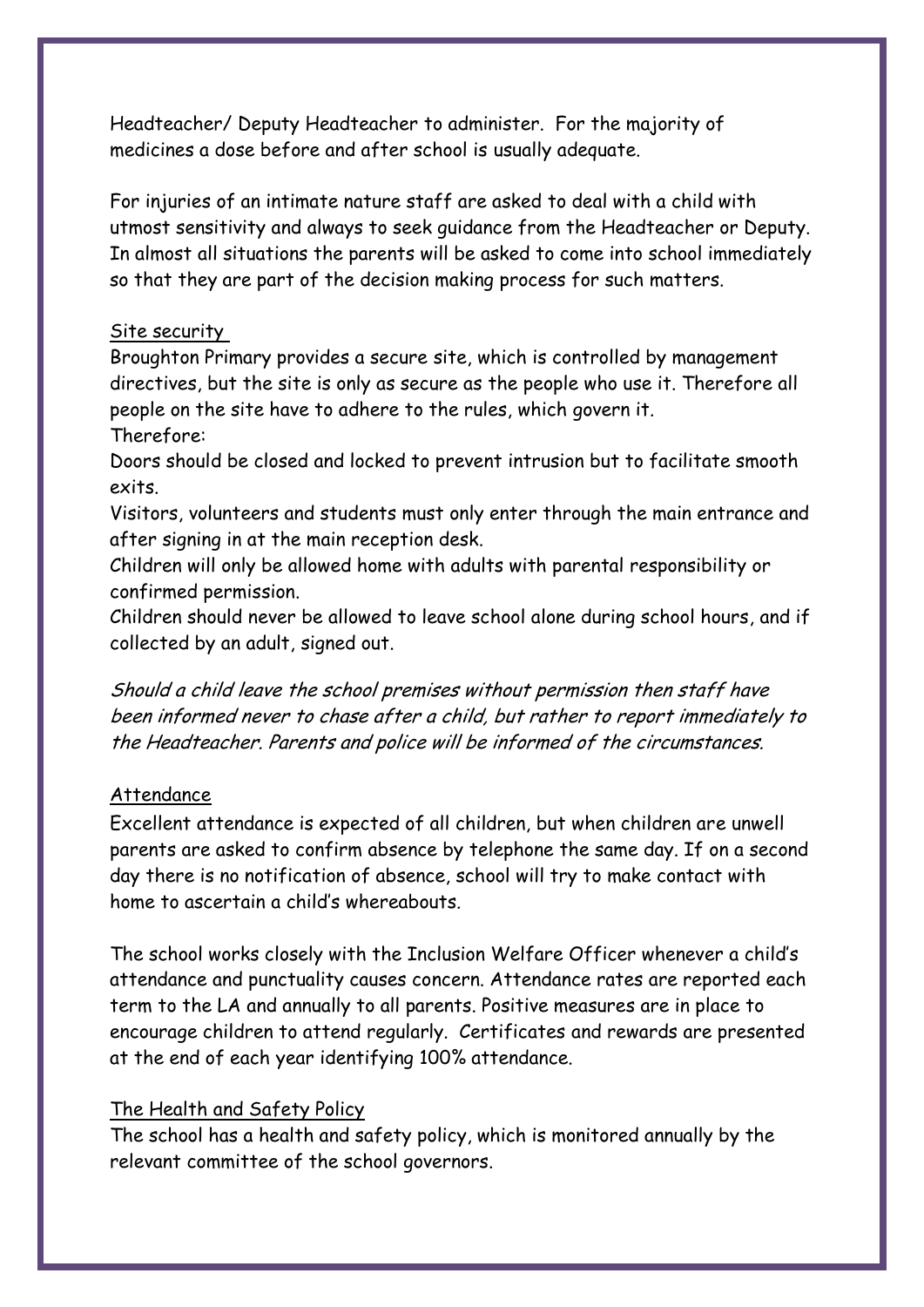The LA produces a monitoring checklist, which has to be completed on a yearly basis. The Headteacher, the caretaker and the Governors with responsibility for Health and Safety oversee this comprehensive list. Any concerns from staff are reported to any of the above and the site supervisor carries out an initial examination, assessing what remedial action needs to take place.

Each term there are two fire drills (morning and afternoon) that practice efficient evacuation from the buildings. The school conducts an annual Fire Risk Assessment.

# Appointments of staff and induction of newly appointed staff and work placements

All staff that are appointed to work in school have a criminal records search called a DBS check. This search highlights people who have a criminal record or if previous allegations have been made against them. If staff are found to have a criminal record the appointment will be reconsidered by the Headteacher and the Staffing Committee of the Governing Body. The LA is informed directly by the Criminal Records Bureau. DBSchecks are renewed every three years as per FCC policy.

The Headteacher sits on all appointment panels where the candidates are external applicants.

New staff are inducted into safeguarding practices. Newly appointed staff are assigned a mentor for the induction period. It is the responsibility of the mentors to familiarise new staff with procedures and policy, which affect the health and safety of all at school but especially the children.

#### Volunteers

Volunteers must also have DBS clearance. For a brief activity, such as a school visit, which does not involve the supervision or close contact of children it is not necessary for a full DBS check. For extended contact with children, when children may be left alone with an adult, or when an adult visitor may be in and around the school building a full DBS search will be conducted.

Visitors/volunteers who do not yet have clearance will under no circumstance be left alone with a child or group of children.

#### Visitors

All visitors to the school are required to sign in the visitor's book and complete in full all headings required.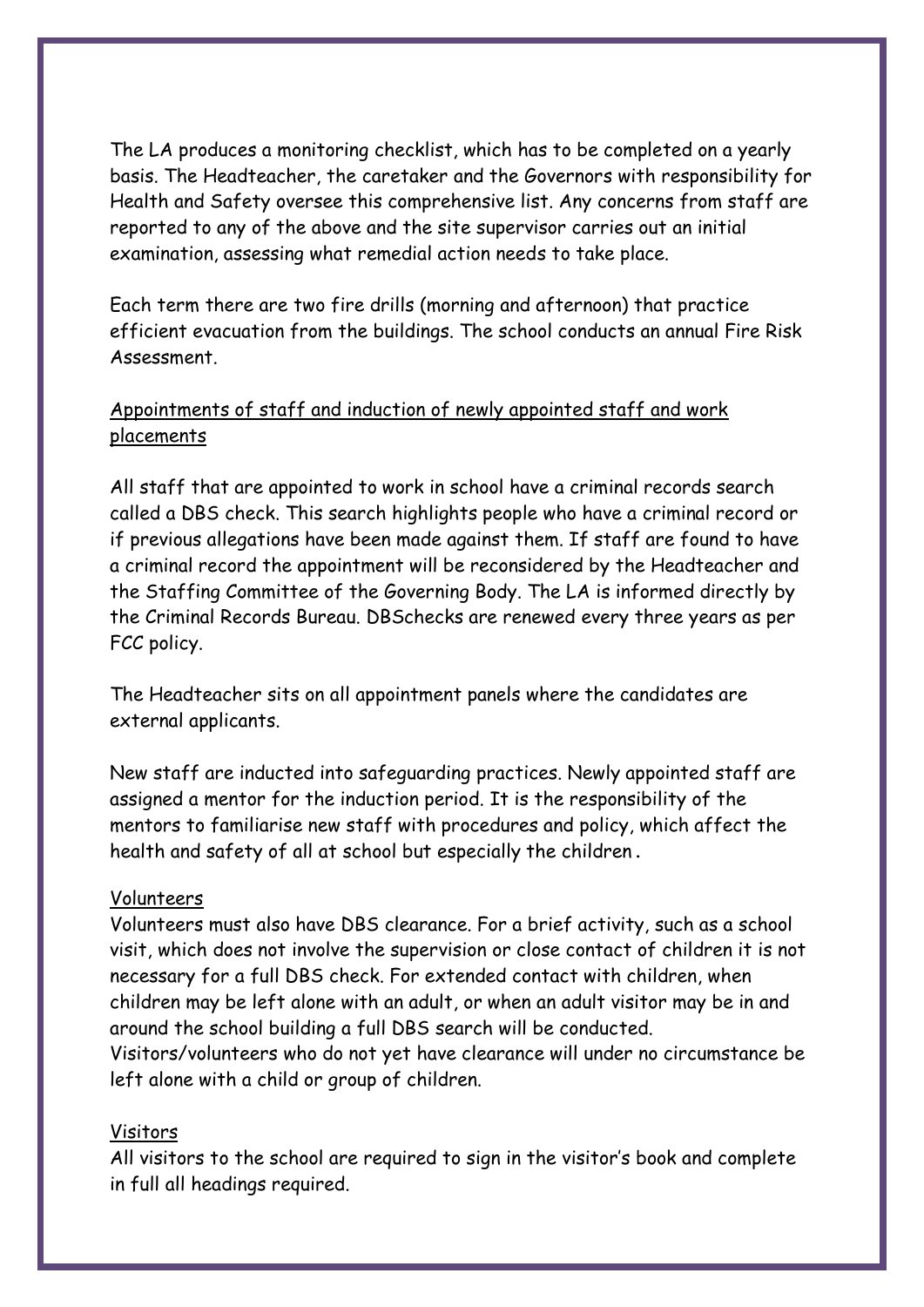#### Child Protection Policy

The designated adult for Child Protection is Mrs M Kendrick and the designated governor is Mrs Millington There is a detailed Child Protection Policy, which is available from the school office with 24 hours notice. It is the Governing Body's duty to ensure the policy is reviewed annually and any deficiencies within the policy addressed immediately. Certain governors and all staff have had appropriate child protection training, which is updated as appropriate.

All allegations of abuse by or complaints of a teacher will be dealt with following the Complaints Procedure. For any complaints about the Headteacher the Chair of Governors should be contacted directly.

#### Curriculum

The curriculum deals with safeguarding in two ways. Firstly, the curriculum, in subjects such as Personal, Social and Health Education discusses relevant issues with the children. Topics include such themes as Drugs, Sex and Relationships and Stranger Danger. Children are encouraged to discuss these issues. School also operates a programme in conjunction with the Police Liaison Service.

Secondly, the curriculum is designed so that safety issues within the subject are discussed and safe practices taught, such as using equipment properly in PE and Design and Technology. At all times there has to be appropriate staffing levels and when the curriculum is taking out of school appropriate and agreed pupil/adult ratios are maintained. The lead adult always assesses visits as to the level of risk and all trips are finally authorised by the Headteacher (EVC coordinator).

# Internet Safety Policy

The internet is used in the school environment on a daily basis by various groups of children throughout the school. All classroom areas display the rules for safe internet usage and children should never be left unattended whilst online. Any misuse of the internet either by a teacher or another adult in school must be reported to the Headteacher immediately. The Headteacher has overall responsibility for internet safety as the designated Child Protection Officer.

# Equal Opportunities and Racial Tolerance

All policy documentation has a statement regarding the pursuit of equal opportunity for all at Broughton Primary School. The school takes into full account the Equality Act 2010 and aims to ensure that our school is a community that is fully inclusive, fostering positive attitudes and behaviour to all its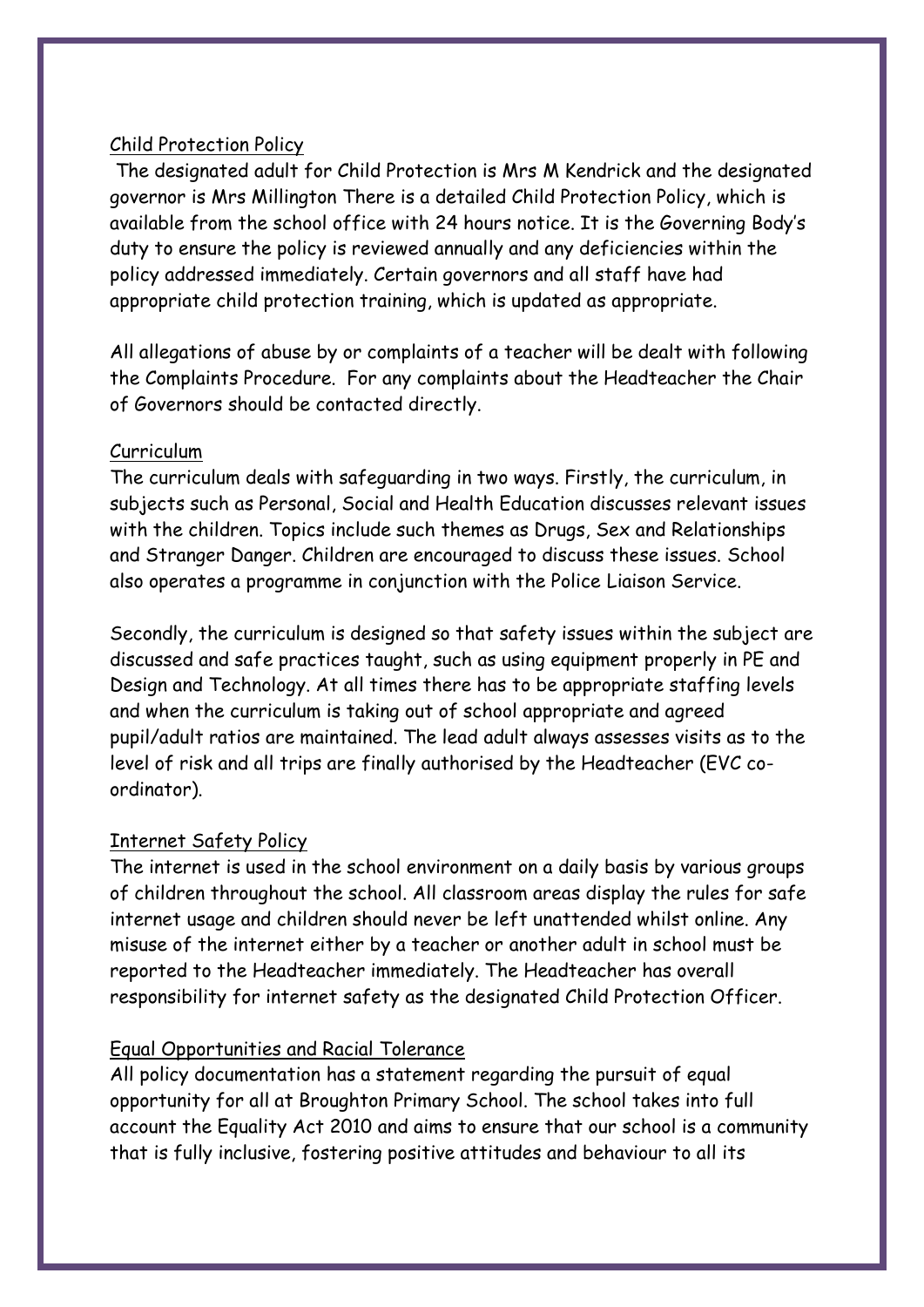members. This is promoted further in the RE and PSE curriculum as appropriate to the age group of the pupils.

Any incidents of racism or prejudice are reported to Flintshire County Council.

#### Behaviour Policy

There is a high expectation on the levels of behaviour throughout school and this is constantly being positively reinforced by all members of Staff. Positive rewards include verbal praise and recognition, stickers, certificates and organised activities such as visiting the local park etc.

On the occasions where behaviour has fallen below the expected level, consequences range from verbal reminders of rules, "time out", reporting to a senior member of staff, contact with parent/guardian and in some circumstances exclusion.

#### Anti Bullying Policy

The aim of Broughton Primary School is to make sure everyone is happy and learning in school. Bullying can prevent this from happening therefore, pupils are encouraged to tell an adult if someone is hurtful and makes them feel unhappy. The school will always respond to any report of bullying by investigating, talking to all parties, and identifying action points to eliminate further distress. The pupils at Broughton Primary have produced a child friendly version of the Anti Bullying Policy, which is also displayed in all the class areas.

#### Photography and Video

All staff have signed an Acceptable Use Policy when utilising School equipment. Parents are asked to indicate their consent for their children to be photographed and their image used in conjunction with school events and activities. Children without parental permission are highlighted to the appropriate staff.

#### Whistleblowing

If members of staff have concerns about any person/s, paid or voluntary, they have a professional responsibility to inform the Headteacher, senior management or Chair of Governors as appropriate. This can be in writing or verbally. Staff must be prepared to discuss any issues raised, in confidence, with the appropriate personnel. The School has adopted the LA's policy on Whistleblowing.